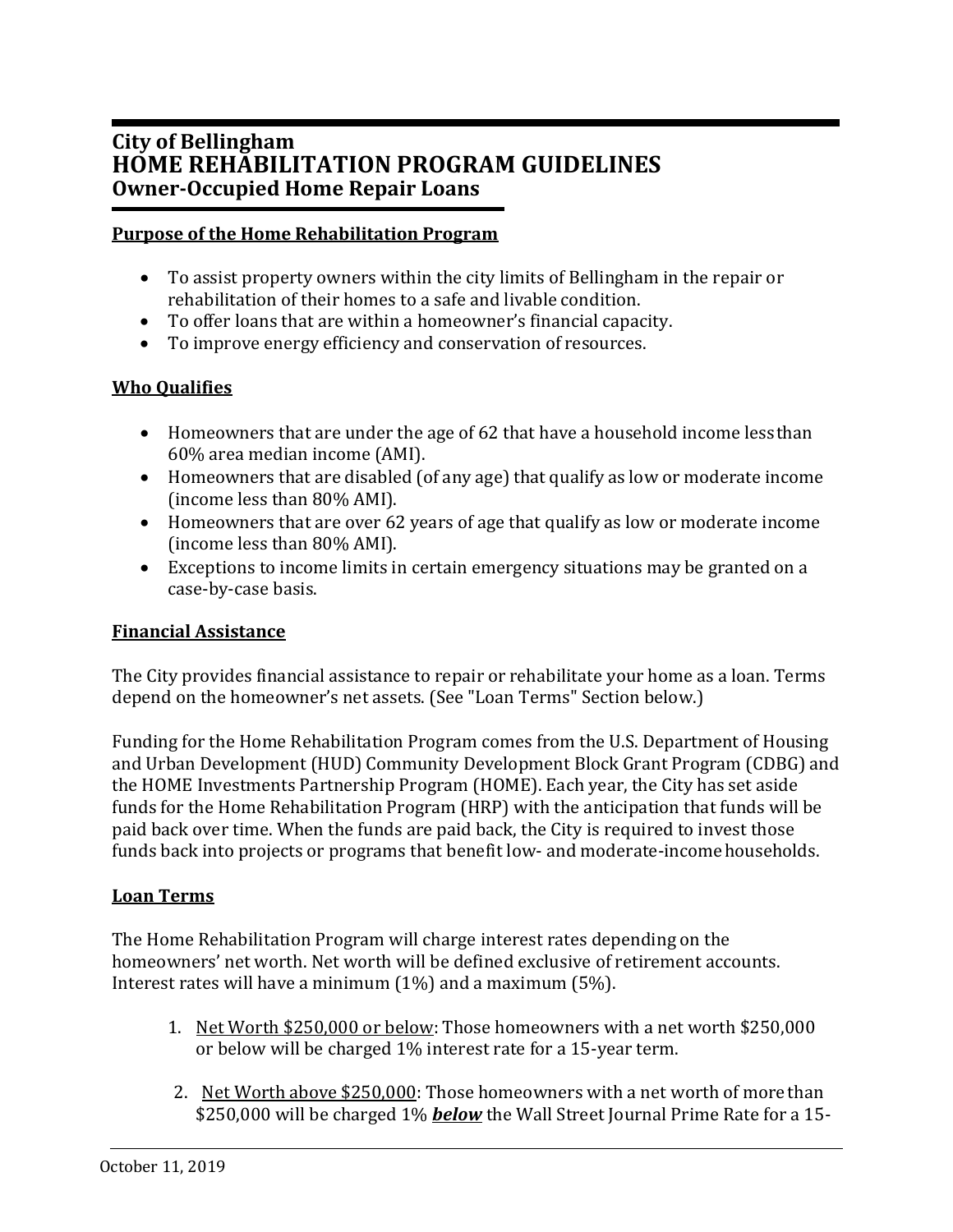year term. For example, if the Prime Rate at closing is 3.50%, the loan would then carry a fixed rate of 2.5% for the 15 year term.

# **TYPES OF LOANS**

## **Deferred Payment with a 5 year Term**

**Who Qualifies:** Homeowners that are under the age of 62 that have a household income less than 60% area median income (AMI).

**Interest Rate:** Interest will be charged at a fixed rate of at least 1%, but no greater than 5% (depending on homeowner assets).

**Terms:** The home rehabilitation loan payment is deferred until it has been determined that the household is financially able to make payments. The interest is calculated for 15 years.

The loan is termed meaning that **t**he income of the household would be reviewed comprehensively (source documents) in five years to determine whether the household can make payments at that time.

The loan is due when the house is sold, the property title is transferred, or there is a change of use or occupancy.

**Loan Amount:** Up to \$40, 000.00 may be borrowed, depending on the amount of lead paint stabilization work needed as part of the rehabilitation. Exceptions may be granted on a case by case basis (see "Loan Limit Criteria" Section below).

## **Deferred Payment Loan**

**Who Qualifies:** Homeowners that are disabled and/or over 62 years of age that qualify as low or moderate income (income less than 80% AMI).

**Interest Rate:** Interest will be charged at a fixed rate of at least 1%, but no greater than 5% (depending on homeowner assets)

**Terms:** the home rehabilitation loan payment is deferred and interest is calculated for 15 years. The loan is due when the house is sold, the property title is transferred, or there is a change of use or occupancy.

**Loan Amount:** Up to \$40, 000.00 may be borrowed, depending on the amount of lead paint stabilization work needed as part of the rehabilitation. Exceptions may be granted on a case by case basis (see "Loan Limit Criteria" below).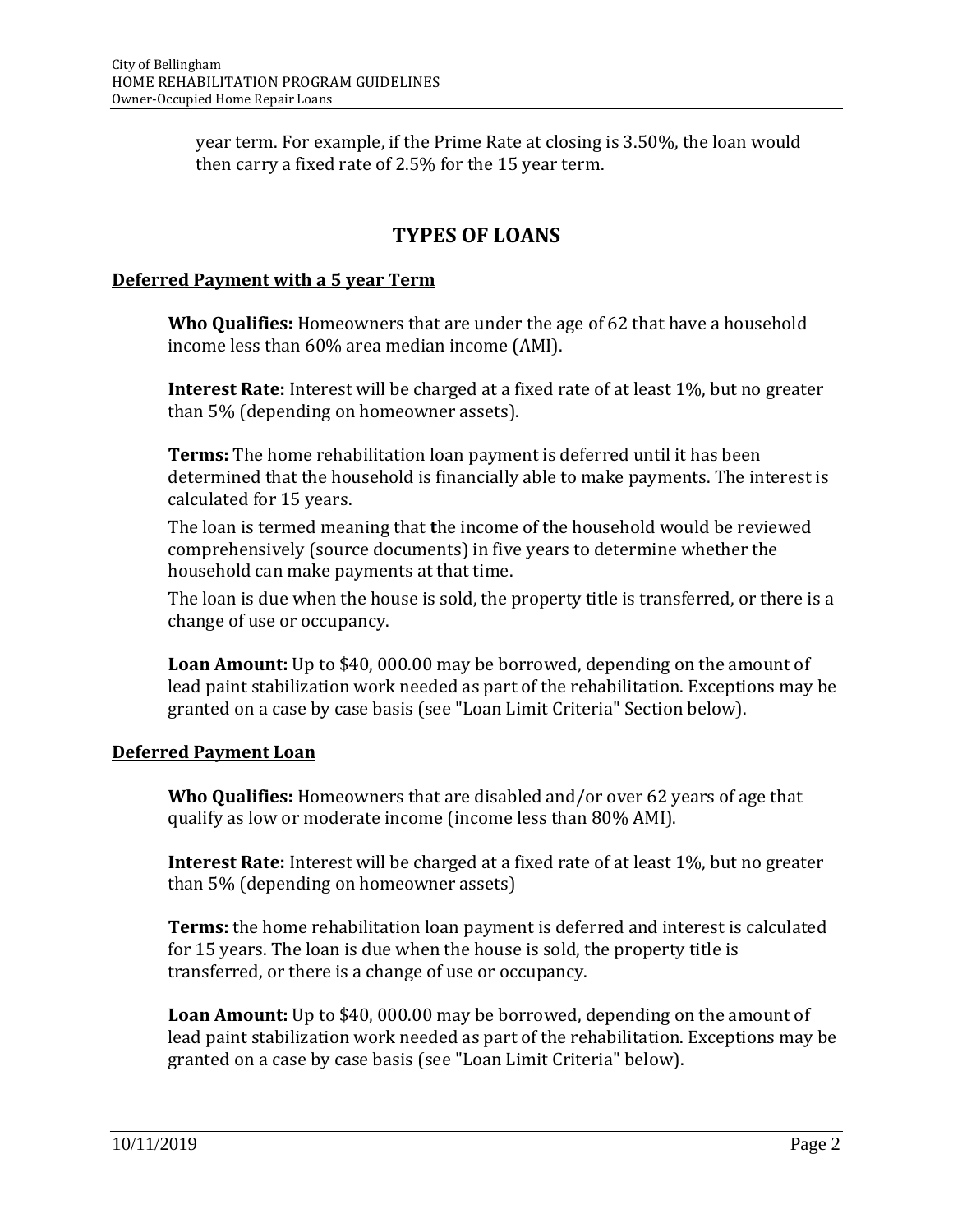## **Loan Limit Criteria**

## **Exceptions to increase loan limits may be granted on a case-by-case basis.**

If housing components are identified through a risk assessment conducted by a certified risk assessor as having lead paint hazards containing lead above the HUD and EPA threshold,<sup>1</sup> the project cost must include the costs to cover the safe removal and replacement of lead-based painted components as long as non-lead related work does not exceed \$25,000.00.2 In the case of a dwelling unit that is identified as having no lead present through a lead risk assessment or lead screen conducted by a certified risk assessor, the loan maximum is \$40,000.00 to bring the dwelling unit up to Local Housing Standards.

## **Non-Assumable**

Upon sale or other transfer of the property, whether by operation of the law or otherwise; in the event that the property ceases to be used as the primary residence of the owner; or upon change from a single-family residence, the loan amount will, at the lender's option, become due and payable.

# **ELIGIBILITY CRITERIA**

#### **Applicant Priority**

The Home Rehabilitation Program assists low to moderate income households. The city's 2012 Consolidated Action Plan prioritized housing for special needs populations and those with fewer financial resources. The following households on the city's waiting list will receive first priority for housing rehabilitation services:

- Very Low-income households (60% AMI or below)
- Seniors (62 and over)
- Households with disabled persons
- Veterans
- Any qualified owner-occupied household in a neighborhood with more than 60% renter households according to the most recent Census data

Exceptions will be made for emergency repairs.

<sup>&</sup>lt;sup>1</sup> Lead-Based Paint means paint or other surface coatings that contain lead equal to or exceeding 1.0 milligram per square centimeter or 0.5 percent by weight or 5,000 parts per million (ppm) by weight.

<sup>&</sup>lt;sup>2</sup> Federal law requires lead abatement rather than lead risk assessment if non-lead related work is more than \$25,000. The City of Bellingham does not at this time have a lead abatement program.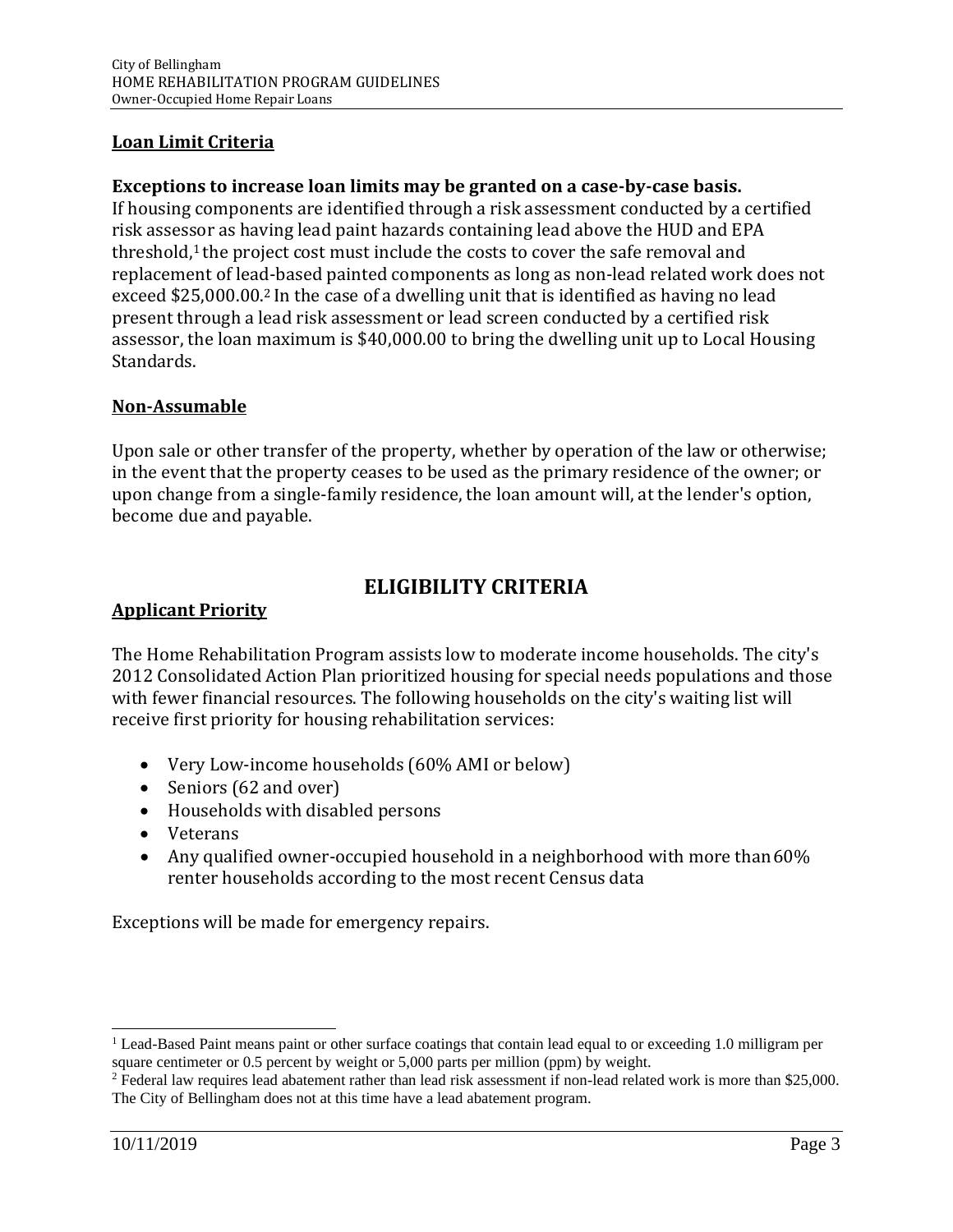## **Applicant Eligibility**

- Applicants must fit the criteria under the respective loan type.
- Applicant must be credit worthy.
- Applicant is not eligible if they received a Home Rehabilitation Program loanwithin the past five(5) years. An exception may be approved in the case of an emergency repair.

## **Participation Requirements**

- Applicant agrees to allow Home Rehabilitation Program HRP staff to photograph exterior/interior and before/after views of the property.
- A program sign is placed in the front yard (location decided with borrower approval).
- All loans must be secured with a Deed of Trust.
- Adequate fire and hazard insurance must be maintained to cover total liens against the property.
- All taxes, assessments, and insurance premiums currently due on the property must be paid prior to loan closing.
- If the property contains rental units, low or moderate households must occupyat least seventy percent (70%) of the residential units after rehabilitation.
- The rehabilitation project is expected to be complete within six months from signing the promissory note and deed of trust. Failure to complete construction within that time period may result in loss of funding.

#### **Income Determination**

- Eligibility for the Housing Rehabilitation Program is based on the household falling below HUD Program Income Limits.
- The City determines annual income as the *adjusted gross income* as defined forthe purpose of reporting under IRS Form 1040 series for individual Federal annual income tax purposes. The City will use HUD's [Technical Guide for Determining](https://www.hudexchange.info/resource/786/technical-guide-for-determining-income-and-allowances-for-the-home-program/) [Income and Allowances for the HOME](https://www.hudexchange.info/resource/786/technical-guide-for-determining-income-and-allowances-for-the-home-program/) Program.
- Gross income includes income received by all household members, aged 18 years and older, which is taxable under the IRS guidelines and any other taxable income as defined by the IRS Code, as follows:
	- o All income in the form of wages, salary, bonuses, and tips.
	- o The full amount received from social security, pensions, and annuities.
	- o Payments in lieu of earnings, such as unemployment compensation, other social security benefits, and dismissal wages.
	- o Benefits in lieu of earnings other than lump sum payments under healthand accident insurance.
	- o Alimony, child support and the like.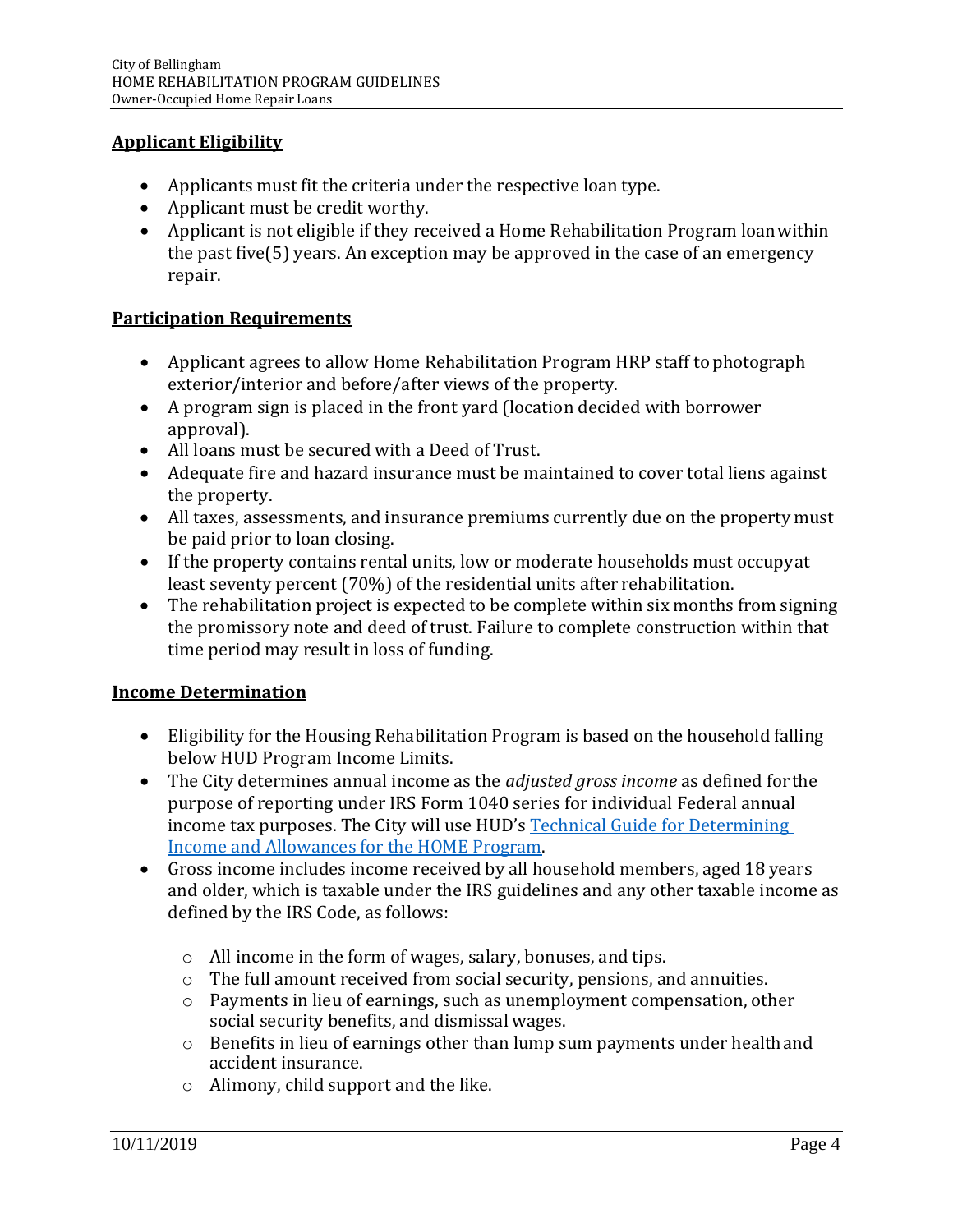- o Subsistence allowance or receipts in connections with education or training.
- o Income from earning assets, rental income.

## **Property Eligibility**

- The property must be located within the Bellingham City limits.
- The home must be a one to four unit residential structure. A section of the structure may have a commercial use.
- At the time of application, the residential property value must generally be at or below 95% of the area median property value. [In 2019, this was \$389,500.]<sup>3</sup>
- The Program will only allow for rehabilitation of an outbuilding, such as a detached garage, if it is determined by the Loan Review Board to be necessary.
- The property must be in need of repairs due to one or more of the following conditions, as described in the [Housing Rehabilitation Loan Program, Local Housing](http://cob.org/hrp) [Standards:](http://cob.org/hrp)
	- o Overcrowding
	- o Structural defects
	- o Inadequate or hazardous heating facilities
	- o Inadequate or defective plumbing system
	- o Inadequate or hazardous electrical system
	- o Inadequate ventilation
	- o Inadequate energy conservation
	- o Inadequate long-term maintenance
	- o Lead-based paint or asbestos hazard
	- o Any other hazardous condition
- The residence is required to meet Local Housing Standards after rehabilitation.
- Health and safety items, as specified by the Home Rehab Program staff, must be corrected using no more than the maximum loan amount for which theapplicant qualifies.
- A residence in need of less than \$5,000 in rehabilitation repairs is generallynot eligible.
- Exceptions may be granted on a case-by-case basis. An inspection to identify those conditions not meeting Local Housing Standards will be conducted. The inspection will only specify observed conditions that fail to meet Local Housing Standards. It will not warrant correction of, or protection against, latent conditions.

The total property debt, including the Home Rehabilitation Program loan, may not exceed 90% of market value of the property after rehabilitation.

<sup>&</sup>lt;sup>3</sup> Staff will review your application against the current value limit. Exceptions to this limit will be considered if the home value alone (excluding the land value) does not exceed 75% of the maximum property value, or if there has been deferred maintenance combined with financial distress in the past 3 years.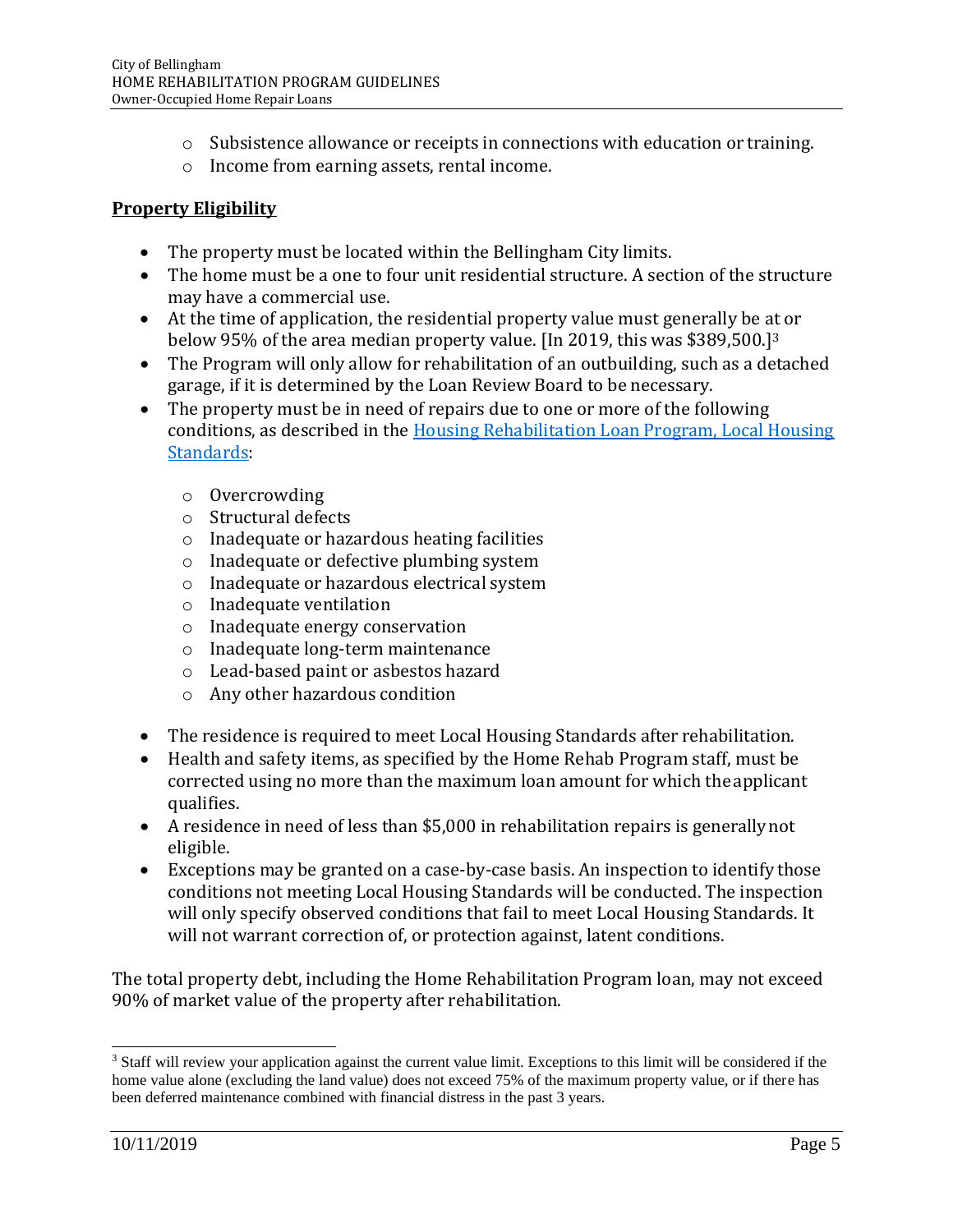# **SCOPE OF REHABILITATION WORK**

## **Priority 1: Health and Safety Improvements**

Items necessary to bring the property into a safe and sanitary condition including, but not limited to:

- Leaking plumbing
- Rotten wood
- Overloaded electrical system
- Broken windows
- Leaking/damaged roof
- Presence of lead-based paint or asbestos

#### **Priority 2: Long Term Maintenance**

Those items which will appreciably reduce future maintenance and operating costs to the owner:

- Exterior painting, insulation, window replacement, gutters, roofing, heating, etc.
- Purchase of equipment is limited to stoves, refrigerators or built-in fixtures and **only if the existing equipment is unsafe, unsanitary, or lacking.** Price of appliances: new refrigerators not to exceed \$1,000; new range not to exceed \$700. Installation, delivery, and tax are exclusive of the price limit.
- Energy efficient/energy star rated appliances are required for appliance, heating or plumbing replacements.
- Heating: Electric base board heaters may be upgraded to forced air wall heaters, hydronic heaters or installation of a ductless mini-split heating system; gas furnace replacement will be with a 90% AFUE rated or better gas furnace.
- Hot Water Heaters: Existing hot water heater will be replaced with a High Efficiency Water Heater/Energy Star Qualified Hot Water Heater as practical.
- Plumbing: when plumbing fixtures are replaced, low flow fixtures will be installed (i.e., toilets, showerheads, faucets).
- Alternatively, use of recycled fixtures from used appliance stores such as the Appliance Depot or ReStore may also be allowed.
- Installation of rain barrels is an allowable expense.
- Energy conservation improvements are done in coordination with other repair or rehabilitation efforts, such as window or furnace replacement.

Every effort will be made to coordinate with local agencies serving low-to-moderate income households.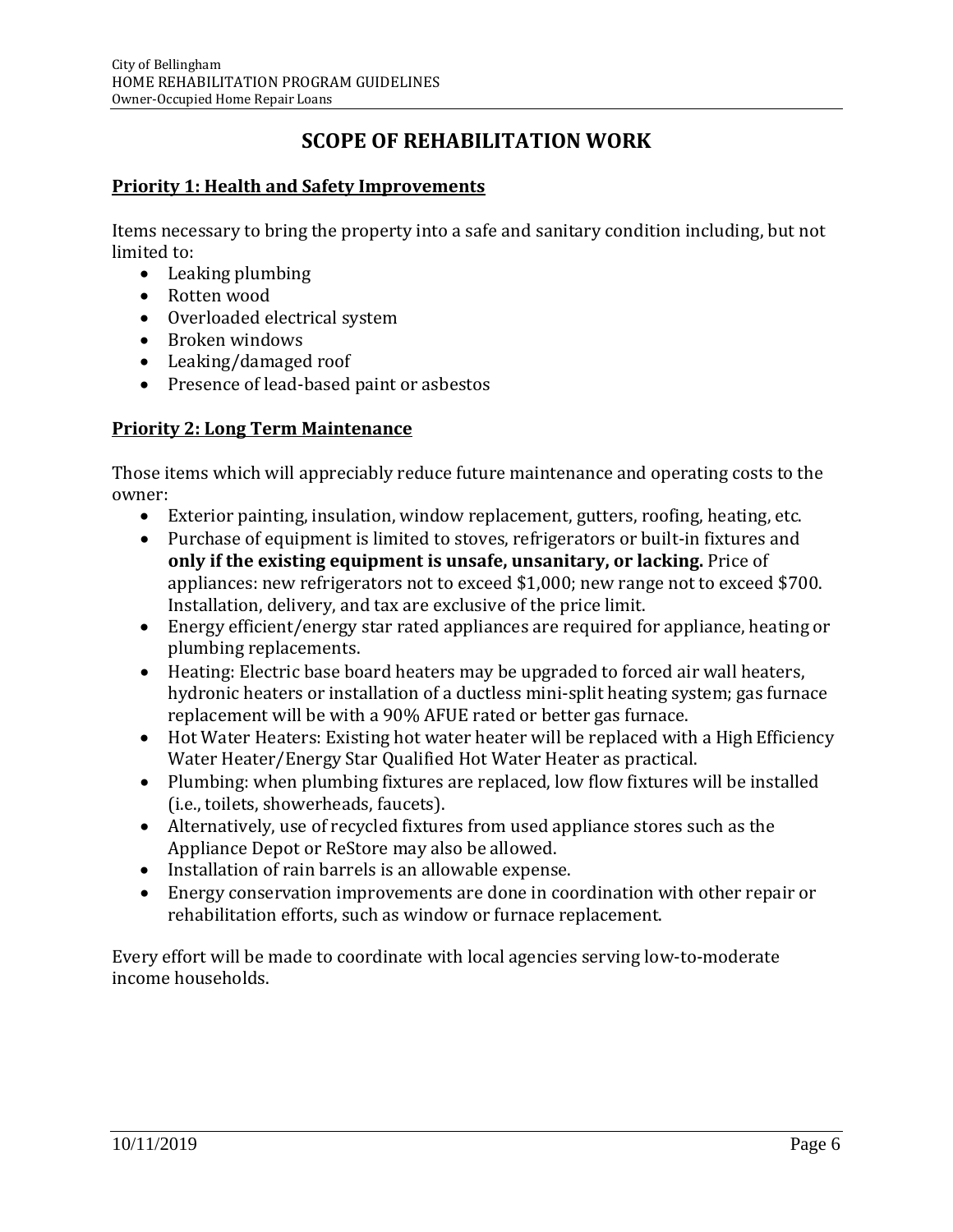## **Priority 3: General Property Improvements**

These are improvements needed to increase livability of the structure. For example, new flooring, new counter tops, or new carpeting. Loan funds may be used for Priority 3 only after provisions have been made to complete all Priority 1 and 2 items.

The following items are considered limited under the Home Rehabilitation Program:

- Landscaping is limited to the repair of the grounds following rehabilitation and the removal of hazardous conditions.
- The maximum allowance for wood heaters is \$700; the cost of piping needed to complete the installation and hearth construction is exclusive of the allowance and will be added to the overall expense. All installations must be done under permit from the Building Services Division.
- Ineligible items include, but are not limited to, the following:

| Intercom systems     | Kennels          | Furniture           |
|----------------------|------------------|---------------------|
| Outdoor fire places  | Central vacuum   | Portable appliances |
| Detached greenhouses | Hot tubs or spas | Area rugs           |
| Tools                |                  |                     |

# **CONSTRUCTION PHASE**

The City will assist in all phases of the Program from loan application through construction. It is the policy of the Program that a general contractor oversees construction. Some exceptions may be granted if approved by the Rehabilitation Specialist. The homeowner selects the contractor from bids based on a scope of work prepared by the Rehabilitation Specialist and approved by the homeowner. Exceptions for homeowners to act as their own contractors are at the sole discretion of the Program staff.

## **Lead Hazards**

If your home was built before 1978, it may have lead-paint hazards that could pose a particular hazard to children aged six and younger. The City will require a lead-paint hazard assessment for your home, or lead-based paint will be assumed to be the present. Lead paint hazards identified in the risk assessment must be addressed in accordance with the Residential Lead-Based Paint Hazard Reduction Act of 1992—Title X.

The costs associated with a Lead-Based Paint Risk Assessment and the cost of clearance testing on work performed on lead-painted surfaces will be provided to the homeowner as a GRANT, with no expectation that the funds be paid back.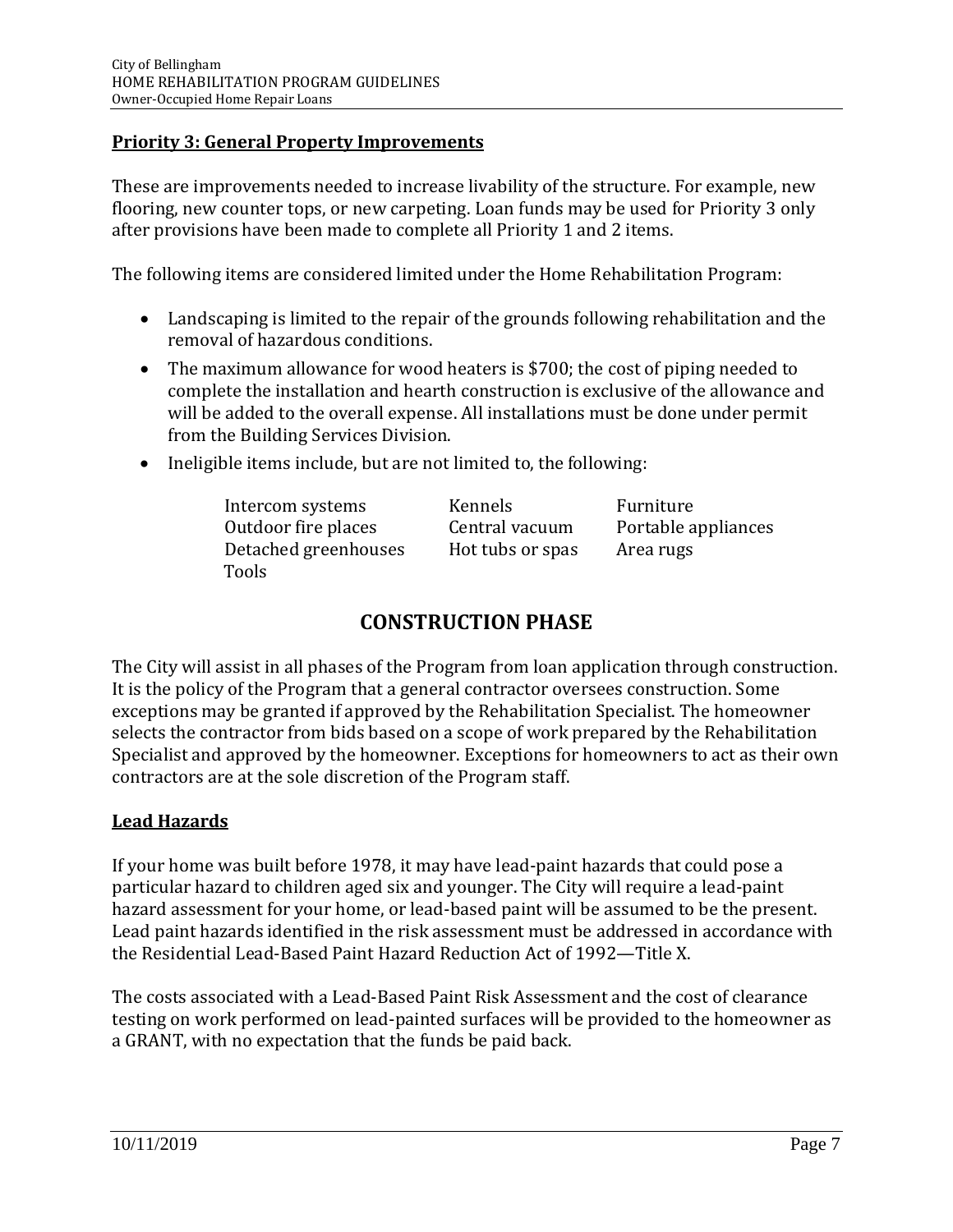## **Loan Review Board (LRB)**

The LRB reviews each loan application based on the eligibility criteria described in these Guidelines, the applicant's financial situation and credit history, the condition of the structure and the recommendations of the staff members. The LRB may make some exceptions to these guidelines on a case-by-case basis.

After Board approval, a promissory note and deed of trust are signed as security for the loan and recorded at the Whatcom County Auditor's Office. The borrower only owes those funds disbursed on the project, any undisbursed funds are returned to principal.

## **Loan Commitment Terms**

Upon approval, the City of Bellingham, Home Rehabilitation Loan Review Board reserves the right to cancel the commitment or terminate the loan under the following conditions:

- After 60 days from signing the promissory note and deed of trust, or 60 days from issuing "notice to proceed" for a contract, the Borrower or contractor fails to commence work on the project, unless the period is extended by the Housing & Services Program Manager.
- The Borrower or the Contractor cease work for more than forty-five (45) days, unless an extension has been approved in writing, or fails or refuses to complete the improvements within a reasonable time, as determined by the Housing & Services Program Manager.
- The Borrower changes or terminates the Rehabilitation Contract, or enters into another contract for work on the property, without prior written approval ofthe Housing & Services Program Manager.
- The Borrower does not follow the dispute resolution procedure provided under the Rehabilitation Contract (or to litigation, if applicable) when inspection indicates that the work in dispute was done in accordance with the Rehabilitation Contract.
- All Borrowers pass away or become legally incapacitated, or otherwise become legally unable to act prior to the completion of the improvement.
- The Borrower abandons the property, or fails to facilitate necessary access to the property.
- Any interest in the property is sold or transferred prior to the completion of the improvements (as evidenced by the Home Rehabilitation execution of a Certification of Final Inspection) without the Housing & Services Program Manager's prior written consent, except for (a) the creation of a lien or encumbrance subordinate to the Mortgage, (b) the creation of a security interest for household appliances.
- The loan review board commitment is subject to completion of an environmental review by the city. The approval letter does not constitute a commitment of funds or site approval. Such commitment of funds or approval may occur only upon satisfactory completion of an environmental review under 24 CFR § 58 and receipt, as appropriate, by the city of a release of funds from the U.S. Department of Housing